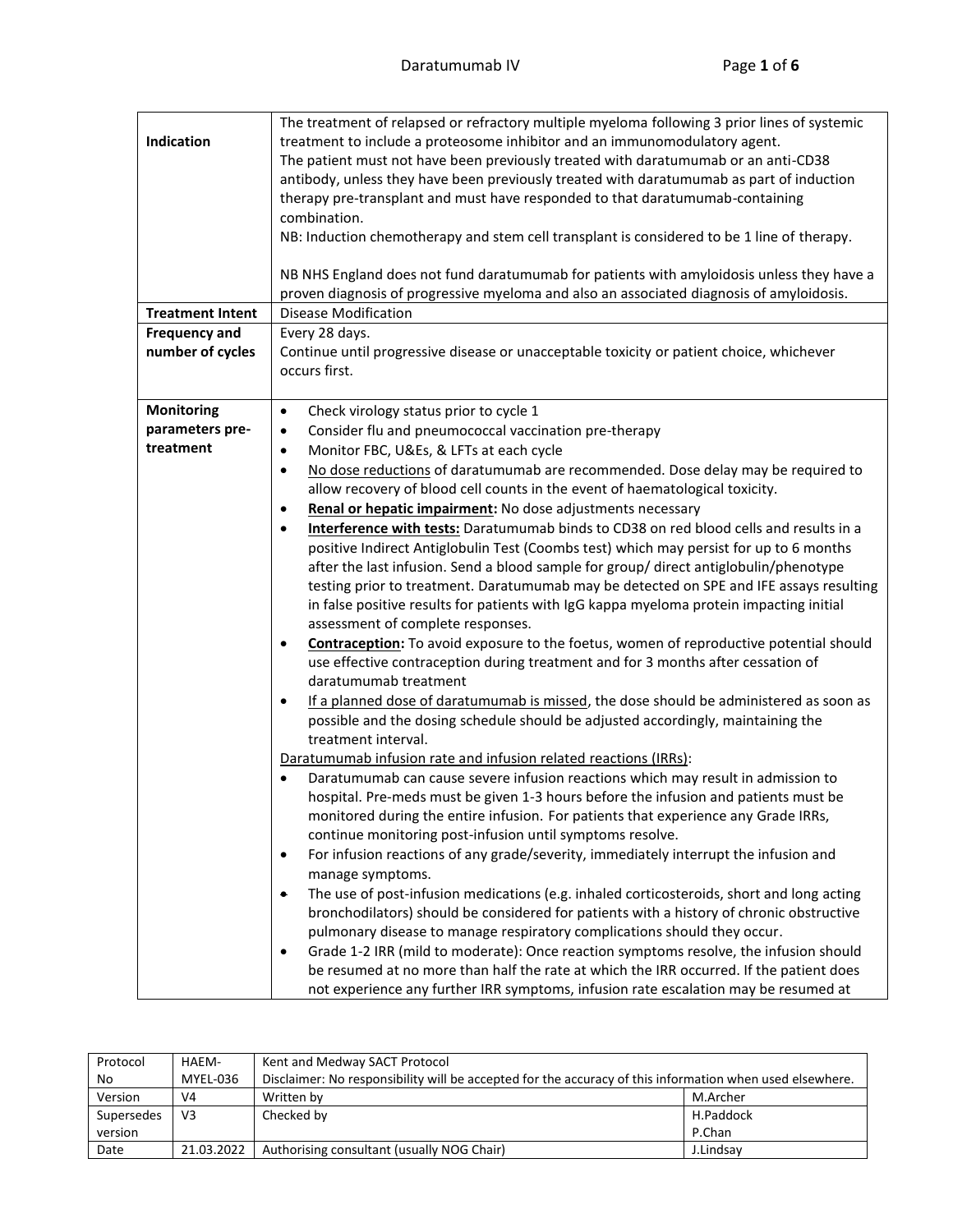|  | increments and intervals as clinically appropriate up to the maximum rate of 200                                     |
|--|----------------------------------------------------------------------------------------------------------------------|
|  | mL/hour.                                                                                                             |
|  | Grade 3 IRR (severe): Once reaction symptoms resolve, restarting of the infusion may be<br>$\bullet$                 |
|  | considered at no more than half the rate at which the reaction occurred. If the patient                              |
|  | does not experience additional symptoms, infusion rate escalation may be resumed at                                  |
|  | increments and intervals as appropriate. The procedure should be repeated in the event                               |
|  | of recurrence of Grade 3 symptoms. Permanently discontinue daratumumab upon the                                      |
|  | third occurrence of a Grade 3 or greater infusion reaction.                                                          |
|  | Grade 4 IRR (life-threatening): Permanently discontinue daratumumab treatment<br>$\bullet$                           |
|  | Infusion rate of first infusion (diluted in 1000ml): Administer at 50 ml/hr for the first hour.<br>$\bullet$         |
|  | In the absence of any infusion related reactions or hypersensitivity, the rate of infusion                           |
|  | may be escalated in increments of 50 ml/hr every hour to a maximum rate of 200ml/hr.                                 |
|  | Infusion rate of week 2 infusion (diluted in 500ml <sup>*</sup> ) NB: This rate should also be used for<br>$\bullet$ |
|  | split dose administration. Administer at 50 ml/hr for the first hour. In the absence of any                          |
|  | infusion related reactions or hypersensitivity, the rate of infusion may be escalated in                             |
|  | increments of 50 ml/hr every hour to a maximum rate of 200ml/hr.                                                     |
|  | Infusion rate of subsequent (week 3 onwards) infusions** (diluted in 500ml*): Administer<br>$\bullet$                |
|  | at 100 ml/hr for the first hour. In the absence of any infusion related reactions or                                 |
|  | hypersensitivity, the rate of infusion may be escalated in increments of 50 ml/hr every                              |
|  | hour to a maximum rate of 200ml/hr.                                                                                  |
|  | *NB: With the exception of split dose, a dilution volume of 500 mL should be used only if<br>$\bullet$               |
|  | there were no ≥ Grade 1 infusion related reactions (IRR) the previous week. Otherwise,                               |
|  | continue to use a dilution volume of 1000 mL and instructions for the first infusion.                                |
|  |                                                                                                                      |
|  | NB**A modified initial rate for subsequent infusions (week three onwards) should only be<br>$\bullet$                |
|  | used if there were no >/= Grade 1 IRRs during the previous infusions. Otherwise, use                                 |
|  | instructions for the week 2 infusion rate.                                                                           |
|  | Daratumumab rapid rate infusion<br>$\bullet$                                                                         |
|  | The rapid rate of infusion is unlicensed. Patient consent must be obtained.                                          |
|  | Inclusion criteria:                                                                                                  |
|  | Patients on CYCLE 2 onwards and have received and tolerated 500ml<br>$\circ$                                         |
|  | daratumumab infusion at the licensed rate (see above) without >Grade 1 IRR's.                                        |
|  | Daratumumab when used as monotherapy only.<br>$\circ$                                                                |
|  | Exclusion criteria:                                                                                                  |
|  | Previous >/=grade 3 infusion related toxicity with daratumumab.<br>$\circ$                                           |
|  | IRR >/=Grade 1 with the most recent daratumumab infusion given at the<br>$\circ$                                     |
|  | standard manufacturer licensed rate.                                                                                 |
|  | Patients whose most recent dose was prepared in 1000ml dilution due to<br>O                                          |
|  | moderate or severe IRR. Patients must demonstrate tolerability of 500ml                                              |
|  | infusion rate at the standard rate.                                                                                  |
|  | Cardiac amyloid patients.<br>$\circ$                                                                                 |
|  |                                                                                                                      |
|  | Monitoring Parameters for rapid rate infusion:                                                                       |
|  | Check vital signs before the start of infusion, then every 15min for the first hour<br>$\circ$                       |
|  | and at the end of the infusion.                                                                                      |
|  | Monitor patients closely for adverse effects. Following the first rapid rate<br>$\circ$                              |
|  | infusion patients should be monitored in the treatment unit for 30 min after the                                     |
|  | infusion has finished.                                                                                               |

| Protocol   | HAEM-          | Kent and Medway SACT Protocol                                                                            |           |
|------------|----------------|----------------------------------------------------------------------------------------------------------|-----------|
| No         | MYEL-036       | Disclaimer: No responsibility will be accepted for the accuracy of this information when used elsewhere. |           |
| Version    | V4             | Written by                                                                                               | M.Archer  |
| Supersedes | V <sub>3</sub> | Checked by                                                                                               | H.Paddock |
| version    |                |                                                                                                          | P.Chan    |
| Date       | 21.03.2022     | Authorising consultant (usually NOG Chair)                                                               | J.Lindsav |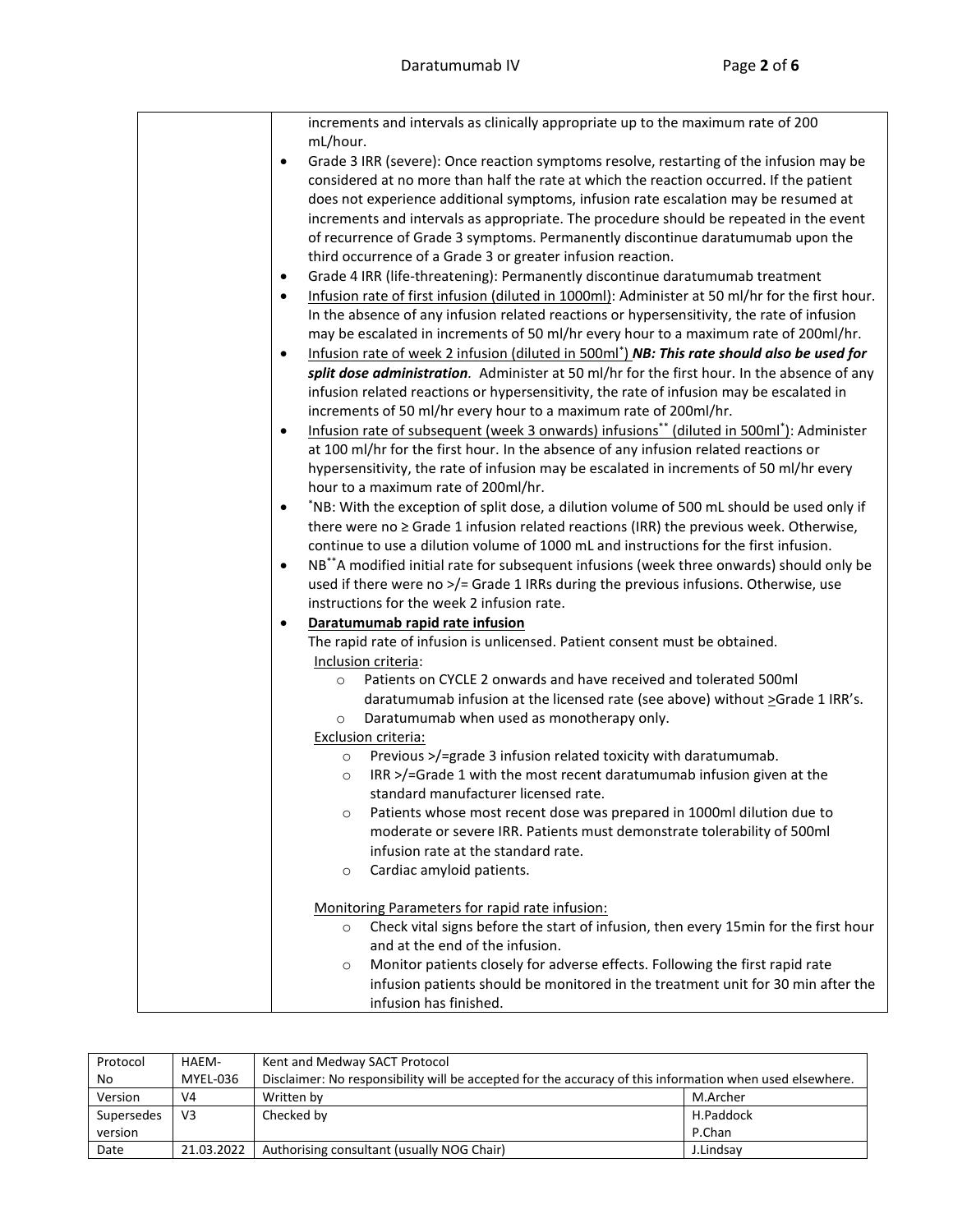|              | <b>CAUTION:</b> Pre-existing COPD increases the risk of developing bronchospasm<br>$\circ$<br>with daratumumab rapid infusion. Patients with COPD, asthma, other<br>respiratory comorbidities and uncontrolled hypertension should be discussed<br>with the clinician. For patients with a history of COPD or asthma administer post<br>infusion short and long acting bronchodilators, and inhaled corticosteroids.<br>During administration of rapid rate infusion these patients must be closely<br>monitored throughout.<br>Sodium content: Each 20ml daratumumab (400mg) contains 1.6mmol sodium.<br>Split dose administration<br>The first prescribed 16 mg/kg dose at week 1 may be split over two consecutive days i.e. 8<br>mg/kg on Day 1 and Day 2 respectively (see below) |
|--------------|----------------------------------------------------------------------------------------------------------------------------------------------------------------------------------------------------------------------------------------------------------------------------------------------------------------------------------------------------------------------------------------------------------------------------------------------------------------------------------------------------------------------------------------------------------------------------------------------------------------------------------------------------------------------------------------------------------------------------------------------------------------------------------------|
| Reference(s) | KMCC protocol HAEM-MYEL-036 V3 SmPC accessed online 14.01.2022 Lokhorst et al (2015)<br>NEJM Lonial et al (2016) The Lancet<br>Usmani (2016) The Blood Journal Thames Valley Rapid rate infusion protocol MM.48v1.0<br>St Lukes Cancer alliance Daratumumab Protocol v1.0                                                                                                                                                                                                                                                                                                                                                                                                                                                                                                              |

NB For funding information, refer to CDF and NICE Drugs Funding List

### **Dosing schedule for daratumumab (28-day cycle)**

| Cycle     | Daratumumab due on day:    |
|-----------|----------------------------|
|           | 1, 8, 15 & 22              |
|           | NB day 1 of cycle 1 may be |
|           | given as split dose        |
| 2         | 1, 8, 15 & 22              |
| ς         | 1 & 15                     |
|           | 1 & 15                     |
| 5         | 1 & 15                     |
| 6         | 1 & 15                     |
| 7 onwards |                            |

A formal medical review as to whether treatment with daratumumab should continue or not will be scheduled to occur at least by the end of the first 8 weeks of treatment

| Protocol   | HAEM-          | Kent and Medway SACT Protocol                                                                            |           |
|------------|----------------|----------------------------------------------------------------------------------------------------------|-----------|
| No         | MYEL-036       | Disclaimer: No responsibility will be accepted for the accuracy of this information when used elsewhere. |           |
| Version    | V <sub>4</sub> | Written by                                                                                               | M.Archer  |
| Supersedes | V <sub>3</sub> | Checked by                                                                                               | H.Paddock |
| version    |                |                                                                                                          | P.Chan    |
| Date       | 21.03.2022     | Authorising consultant (usually NOG Chair)                                                               | J.Lindsav |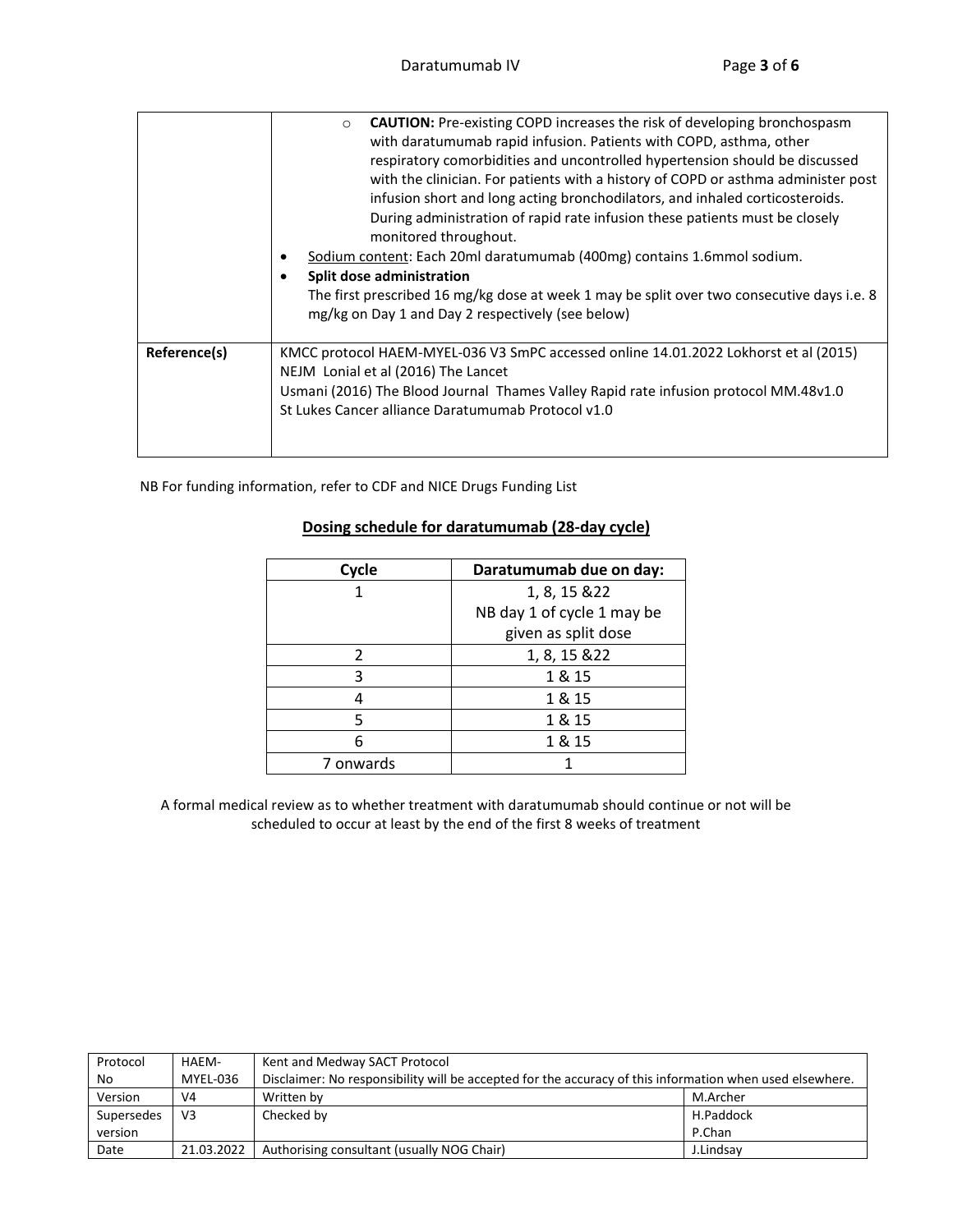**Standard administration of daratumumab - see below for alternative administration schedules.**

| Day                                              | Drug                        | Dose             | Route     | Infusion<br>Duration     | <b>Administration Details</b>                                                                                                                                                                                                                                                                                                                                          |
|--------------------------------------------------|-----------------------------|------------------|-----------|--------------------------|------------------------------------------------------------------------------------------------------------------------------------------------------------------------------------------------------------------------------------------------------------------------------------------------------------------------------------------------------------------------|
|                                                  | Dexamethasone               | 20 <sub>mg</sub> | IV        |                          |                                                                                                                                                                                                                                                                                                                                                                        |
| <b>Initial</b><br>Daratumumab<br><b>Infusion</b> | Paracetamol                 | 1g               | PO        | stat                     | To be administered 1-3 hours prior to<br>daratumumab.                                                                                                                                                                                                                                                                                                                  |
|                                                  | Chlorphenamine              | 10 <sub>mg</sub> | IV        | Slow bolus<br>over 1 min |                                                                                                                                                                                                                                                                                                                                                                        |
|                                                  | Montelukast<br>Cycle 1 only | 10 <sub>mg</sub> | PO        | stat                     |                                                                                                                                                                                                                                                                                                                                                                        |
|                                                  | <b>DARATUMUMAB</b>          | 16mg/kg          | IV inf    | See notes                | Give via in-line 0.22 micrometre filter.<br>In 1000ml Sodium Chloride 0.9%. Flush line<br>pre and post infusion with Sodium Chloride<br>0.9%                                                                                                                                                                                                                           |
|                                                  | Dexamethasone               | 20 <sub>mg</sub> | IV / $PO$ |                          |                                                                                                                                                                                                                                                                                                                                                                        |
|                                                  | Paracetamol                 | 1 <sub>g</sub>   | PO        | stat                     | To be administered 1-3 hours prior to<br>daratumumab.                                                                                                                                                                                                                                                                                                                  |
| Second<br>daratumumab<br>infusion                | Chlorphenamine              | 10 <sub>mg</sub> | IV        | Slow bolus<br>over 1 min |                                                                                                                                                                                                                                                                                                                                                                        |
|                                                  | <b>DARATUMUMAB</b>          | 16mg/kg          | IV inf    | See notes                | Give via in-line 0.22 micrometre filter.<br>May be given in 500 mL sodium chloride<br>0.9% used only if there were no $\geq$ Grade 1<br>infusion related reactions (IRR) the previous<br>week. Otherwise, continue to use a dilution<br>volume of 1000 mL and instructions for the<br>first infusion.<br>Flush line pre and post infusion with<br>Sodium Chloride 0.9% |
|                                                  | Dexamethasone               | 12mg             | IV / $PO$ |                          |                                                                                                                                                                                                                                                                                                                                                                        |
|                                                  | Paracetamol                 | 1g               | PO        | stat                     | To be administered 1-3 hours prior to<br>daratumumab.                                                                                                                                                                                                                                                                                                                  |
|                                                  | Chlorphenamine              | 10 <sub>mg</sub> | IV        | Slow bolus<br>over 1 min |                                                                                                                                                                                                                                                                                                                                                                        |
| Subsequent<br>daratumumab<br>infusions           | <b>DARATUMUMAB</b>          | 16mg/kg          | IV inf    | See notes                | Give via in-line 0.22 micrometre filter.<br>May be given in 500 mL sodium chloride<br>0.9% only if there were no $\geq$ Grade 1<br>infusion related reactions (IRR) the previous<br>week. Otherwise, continue to use a dilution<br>volume of 1000 mL and instructions for the<br>first infusion.<br>Flush line pre and post infusion with<br>Sodium Chloride 0.9%      |

| Protocol   | HAEM-          | Kent and Medway SACT Protocol                                                                            |           |
|------------|----------------|----------------------------------------------------------------------------------------------------------|-----------|
| No         | MYEL-036       | Disclaimer: No responsibility will be accepted for the accuracy of this information when used elsewhere. |           |
| Version    | V <sub>4</sub> | Written by                                                                                               | M.Archer  |
| Supersedes | V <sub>3</sub> | Checked by                                                                                               | H.Paddock |
| version    |                |                                                                                                          | P.Chan    |
| Date       | 21.03.2022     | Authorising consultant (usually NOG Chair)                                                               | J.Lindsav |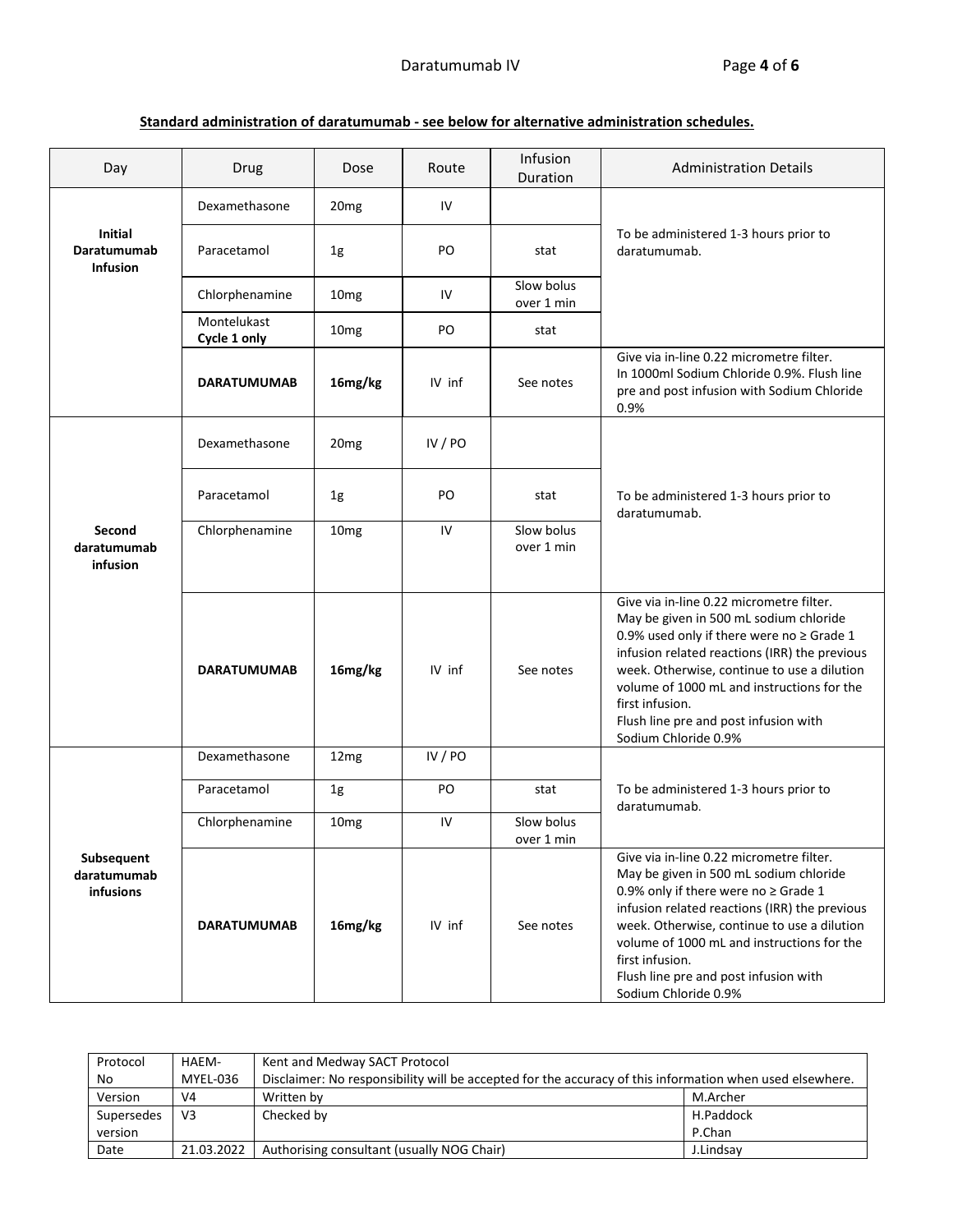| Day     | <b>Drug</b>        | Dose             | Route | <b>Infusion</b><br>duration | Administration details                                                                                                                   |
|---------|--------------------|------------------|-------|-----------------------------|------------------------------------------------------------------------------------------------------------------------------------------|
|         | Dexamethasone      | 20 <sub>mg</sub> | IV    |                             | To be administered 1-3 hours prior to                                                                                                    |
| Cycle 1 | Paracetamol        |                  | PO.   | stat                        | daratumumab.                                                                                                                             |
| Day 1   |                    | 1gm              |       | Slow bolus over             |                                                                                                                                          |
|         | Chlorphenamine     | 10 <sub>mg</sub> | IV    | 1 min                       |                                                                                                                                          |
|         | Montelukast        |                  |       |                             |                                                                                                                                          |
|         | Cycle 1 only       | 10 <sub>mg</sub> | PO    | stat                        |                                                                                                                                          |
|         | <b>DARATUMUMAB</b> | 8mg/kg           | IV    | See notes                   | Give via in-line 0.22 micrometre filter.<br>In 500ml Sodium Chloride 0.9%. Flush line pre<br>and post infusion with Sodium Chloride 0.9% |
| Cycle 1 | Dexamethasone      | 20 <sub>mg</sub> | IV/PO |                             | To be administered 1-3 hours prior to                                                                                                    |
| Day 2   | Paracetamol        | 1gm              | PO    | stat                        | daratumumab.                                                                                                                             |
|         |                    |                  |       | Slow bolus over             |                                                                                                                                          |
|         | Chlorphenamine     | 10 <sub>mg</sub> | IV    | 1 min                       |                                                                                                                                          |
|         | <b>DARATUMUMAB</b> | 8mg/kg           | IV    | See notes                   | Give via in-line 0.22 micrometre filter.<br>In 500ml Sodium Chloride 0.9%. Flush line pre<br>and post infusion with Sodium Chloride 0.9% |

# **Split dose daratumumab – Day 1 and 2, Cycle 1 ONLY as an alternative to standard administration**

# **Rapid infusion daratumumab – only from cycle 2 in patients meeting inclusion criteria (see above)**

| Day                                   | Drug                                                                                                                                              | Dose                | Route | <b>Infusion</b><br>duration                                                                                                  | Administration details                                                                                                                    |
|---------------------------------------|---------------------------------------------------------------------------------------------------------------------------------------------------|---------------------|-------|------------------------------------------------------------------------------------------------------------------------------|-------------------------------------------------------------------------------------------------------------------------------------------|
|                                       | Dexamethasone*                                                                                                                                    | 20 <sub>mg</sub>    | 1V    |                                                                                                                              |                                                                                                                                           |
|                                       | Paracetamol                                                                                                                                       | 1gm                 | PO    | stat                                                                                                                         | To be administered 1 hour prior to                                                                                                        |
| Daratumumab<br>rapid rate<br>infusion | Chlorphenamine                                                                                                                                    | 10 <sub>mg</sub>    | IV    | Slow bolus<br>over 1 min                                                                                                     | daratumumab infusion.                                                                                                                     |
|                                       | Montelukast                                                                                                                                       | 10 <sub>mg</sub>    | PO.   | First rapid<br>infusion only                                                                                                 |                                                                                                                                           |
|                                       | <b>DARATUMUMAB</b>                                                                                                                                | 16 <sub>mg/kg</sub> | IV    | 100ml over<br>30 <sub>min</sub><br>then infuse the<br>remaining<br>400ml over<br><b>60min</b> (ie 90<br>minutes in<br>total) | Give via in-line 0.22 micrometre filter in<br>500ml sodium chloride 0.9%<br>Flush line pre and post infusion with Sodium<br>Chloride 0.9% |
|                                       | *from 3rd infusion dexamethasone may be reduced to 12mg IV/PO                                                                                     |                     |       |                                                                                                                              |                                                                                                                                           |
|                                       | NB: For patients with a history of COPD or asthma administer post infusion short and long acting bronchodilators,<br>and inhaled corticosteroids. |                     |       |                                                                                                                              |                                                                                                                                           |

| Protocol   | HAEM-          | Kent and Medway SACT Protocol                                                                            |           |
|------------|----------------|----------------------------------------------------------------------------------------------------------|-----------|
| No         | MYEL-036       | Disclaimer: No responsibility will be accepted for the accuracy of this information when used elsewhere. |           |
| Version    | V <sub>4</sub> | Written by                                                                                               | M.Archer  |
| Supersedes | V <sub>3</sub> | Checked by                                                                                               | H.Paddock |
| version    |                |                                                                                                          | P.Chan    |
| Date       | 21.03.2022     | Authorising consultant (usually NOG Chair)                                                               | J.Lindsav |